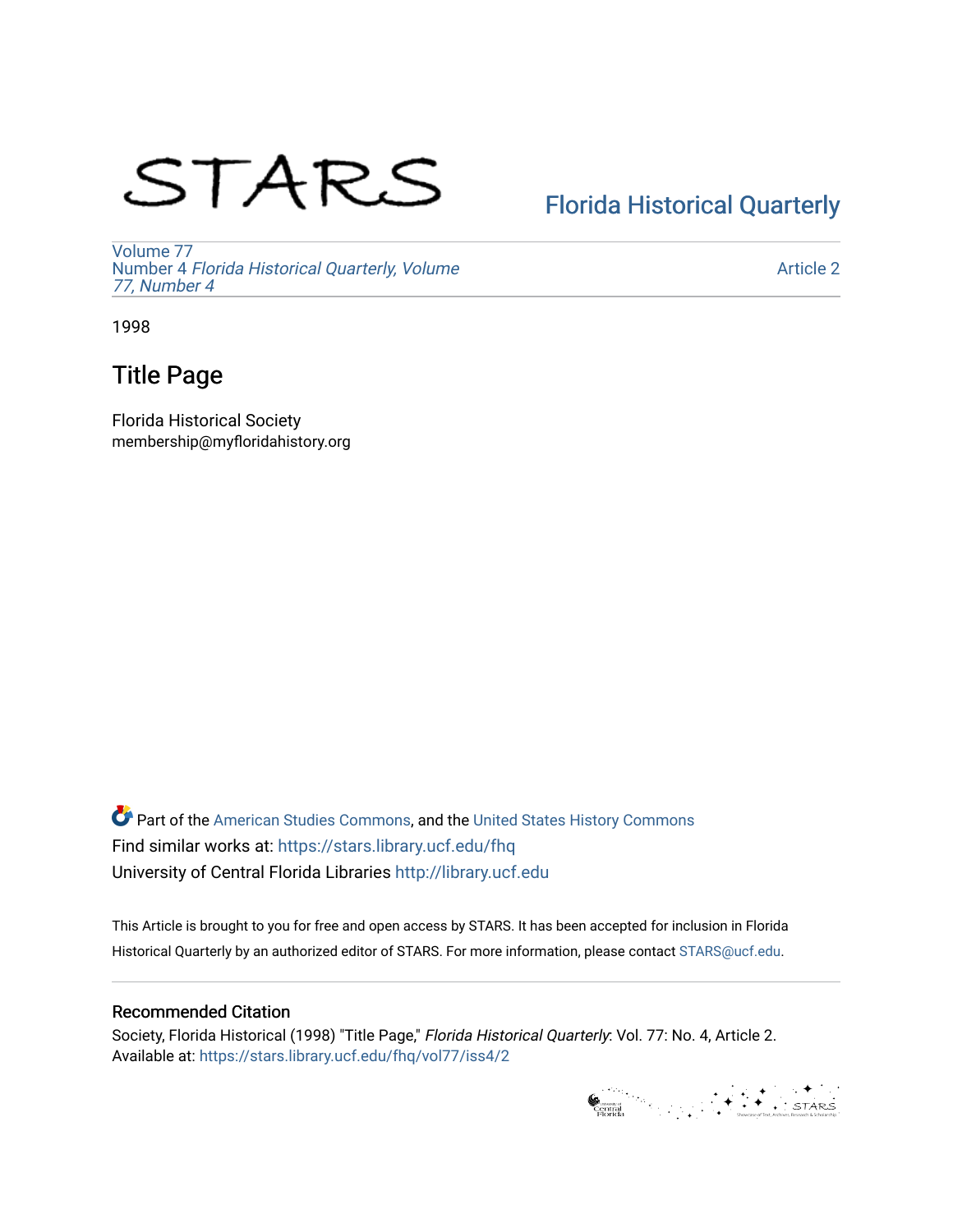## FLORID, HISTORICAL P QUARTERLY

Society: Title Page

PUBLISHED BY THE FLORIDA HISTORICAL SOCIETY  $\mathsf{Rub}$ lished by STARS, 199 $\mathsf{R}$ 

THE

**SPRING TOWE** 

1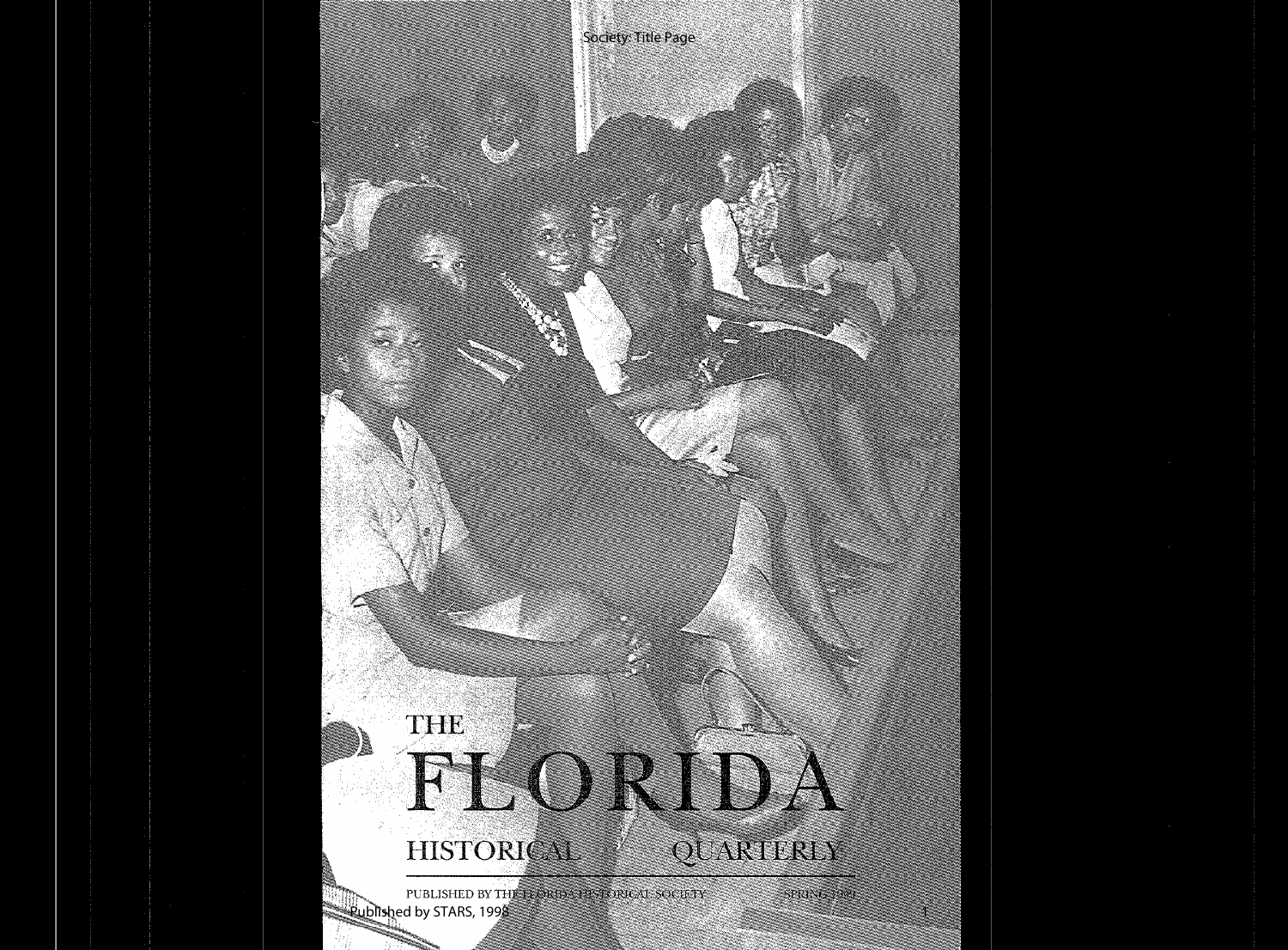#### COVER

Co-eds from Florida Agricultural and Mechanical University await sentencing after being arrested and charged with contempt for picketing in front of a segregated movie theater in Tallahassee in 1963. *Photograph courtesy of the Florida State Archives, Tallahassee.*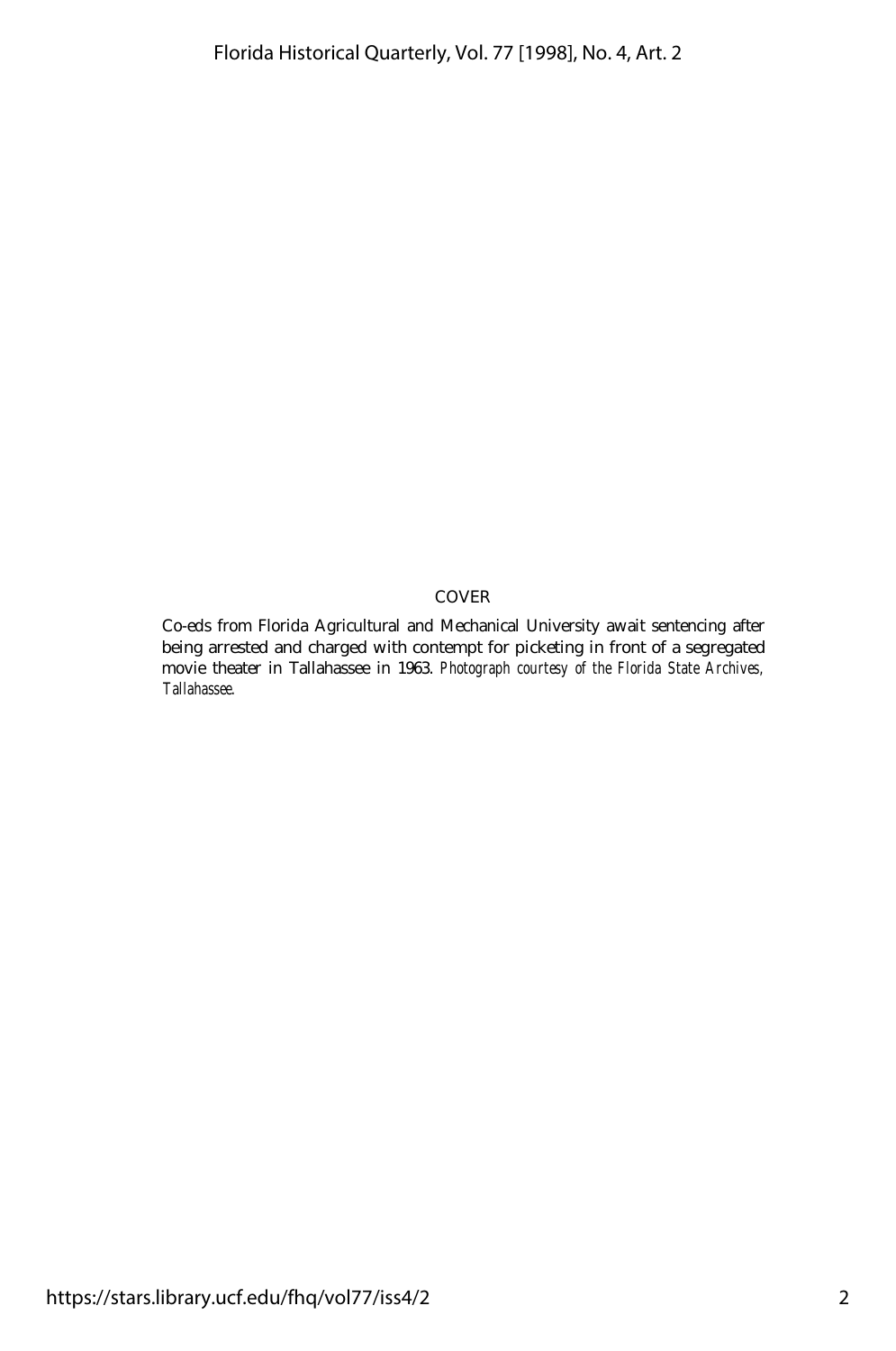## *The*

# *Florida Historical Quarterly*



Volume LXXVII, Number 4

Spring 1999

The *Florida Historical Quarterly* (ISSN 0015-4113) is published quarterly by the Florida Historical Society, 1320 Highland Avenue, Melbourne, FL 32935, and is printed by E.O. Painter Printing Co., DeLeon Springs, FL. Second-class postage paid at Tampa, FL, and at additional mailing office. POSTMASTER: Send address changes to the *Florida Historical Quarterly,* 1320 Highland Avenue, Melbourne, FL 32935.

Copyright 1998 by the Florida Historical Society, Melbourne, Florida.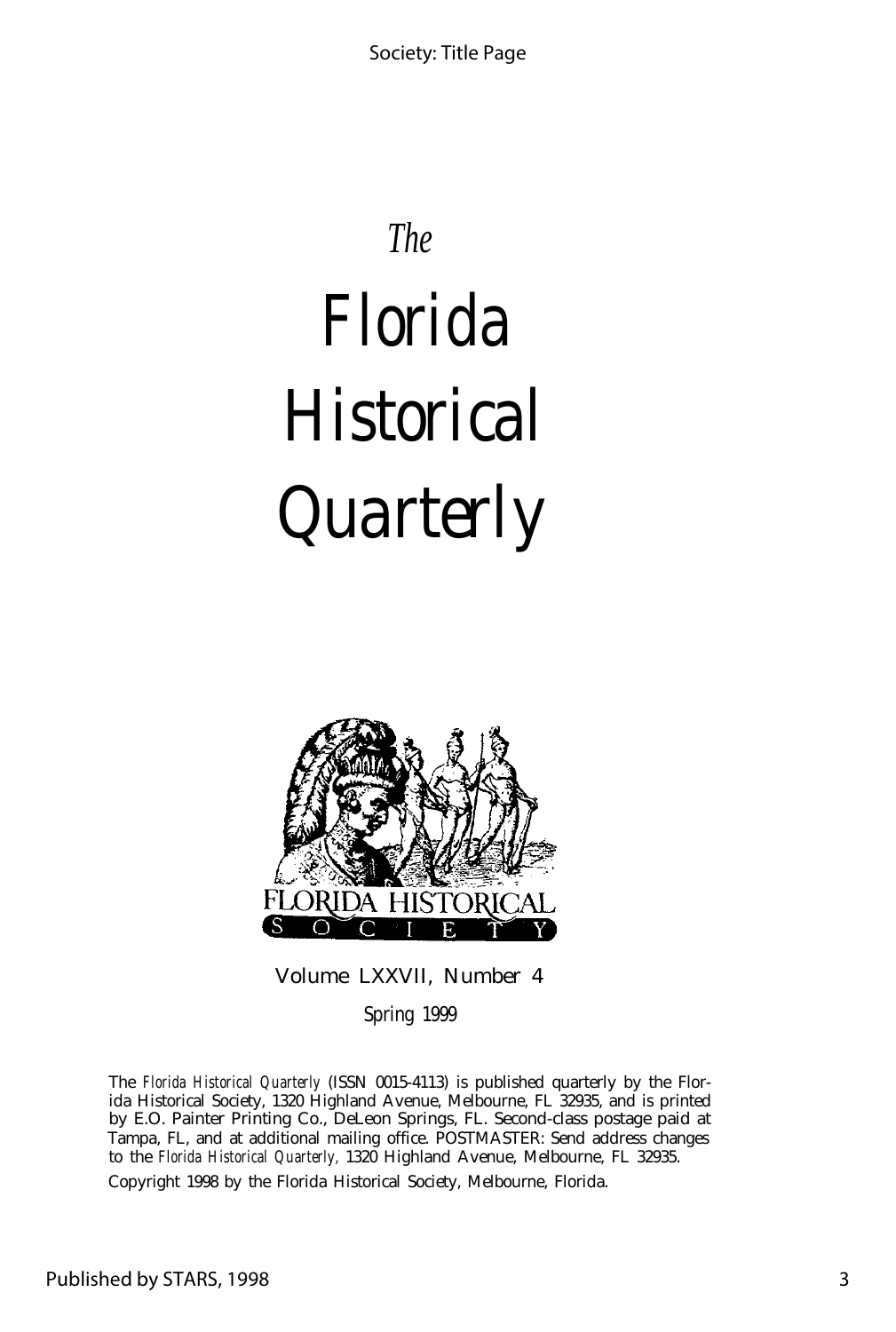#### THE FLORIDA HISTORICAL QUARTERLY

Kari Frederickson, *Editor*

Samuel Proctor, *Editor Emeritus*

Nancy Rauscher, *Editorial Assistant*

Imar DaCunha, *Graduate Assistant*

Katherine Giraulo, *Undergraduate Assistant EDITORIAL ADVISORY BOARD*

Raymond O. Arsenault, University of South Florida, St. Petersburg William S. Coker, University of West Florida David R. Colburn, University of Florida James B. Crooks, University of North Florida Kathleen Deagan, University of Florida Wayne Flynt, Auburn University Michael V. Gannon, University of Florida Maxine D. Jones, Florida State University Harry A. Kersey, Jr., Florida Atlantic University Jane Landers, Vanderbilt University Eugene Lyon, Flagler College John K. Mahon, University of Florida Raymond A. Mohl, University of Alabama at Birmingham Gary R. Mormino, University of South Florida Theda Perdue, University of North Carolina Gerald E. Poyo, St. Mary's University Joe M. Richardson, Florida State University William W. Rogers, Florida State University Daniel L. Schafer, University of North Florida

Correspondence concerning contribution, books for review, and all editorial matters should be addressed to the Editor, *Florida Historical Quarterly,* Department of History, University of Central Florida, Orlando, FL 32816-1350.

The *Quarterly* is interested in articles and documents pertaining to the history of Florida. Sources, style, footnote form, originality of material and interpretation, clarity of thought, and interest of readers are considered. All copy should be double spaced and about 25 pages or 6,000 words. Footnotes are to be numbered consecutively in the text. Documentation should conform to *The Chicago Manual of Style.* THE AUTHOR SHOULD SUBMIT AN ORIGINAL AND A PHOTOCOPY, RETAINING A COPY FOR SECURITY. Authors are also asked to submit articles on a diskette in IBM WordPerfect 5.1. The Florida Historical Society and the editor of the *Florida Historical Quarterly* accept no responsibility for statements made or opinions held by authors.

The *Quarterly* reviews books dealing with all aspects of Florida history. Books to be reviewed should be sent to the editor together with price and information on how they may be ordered.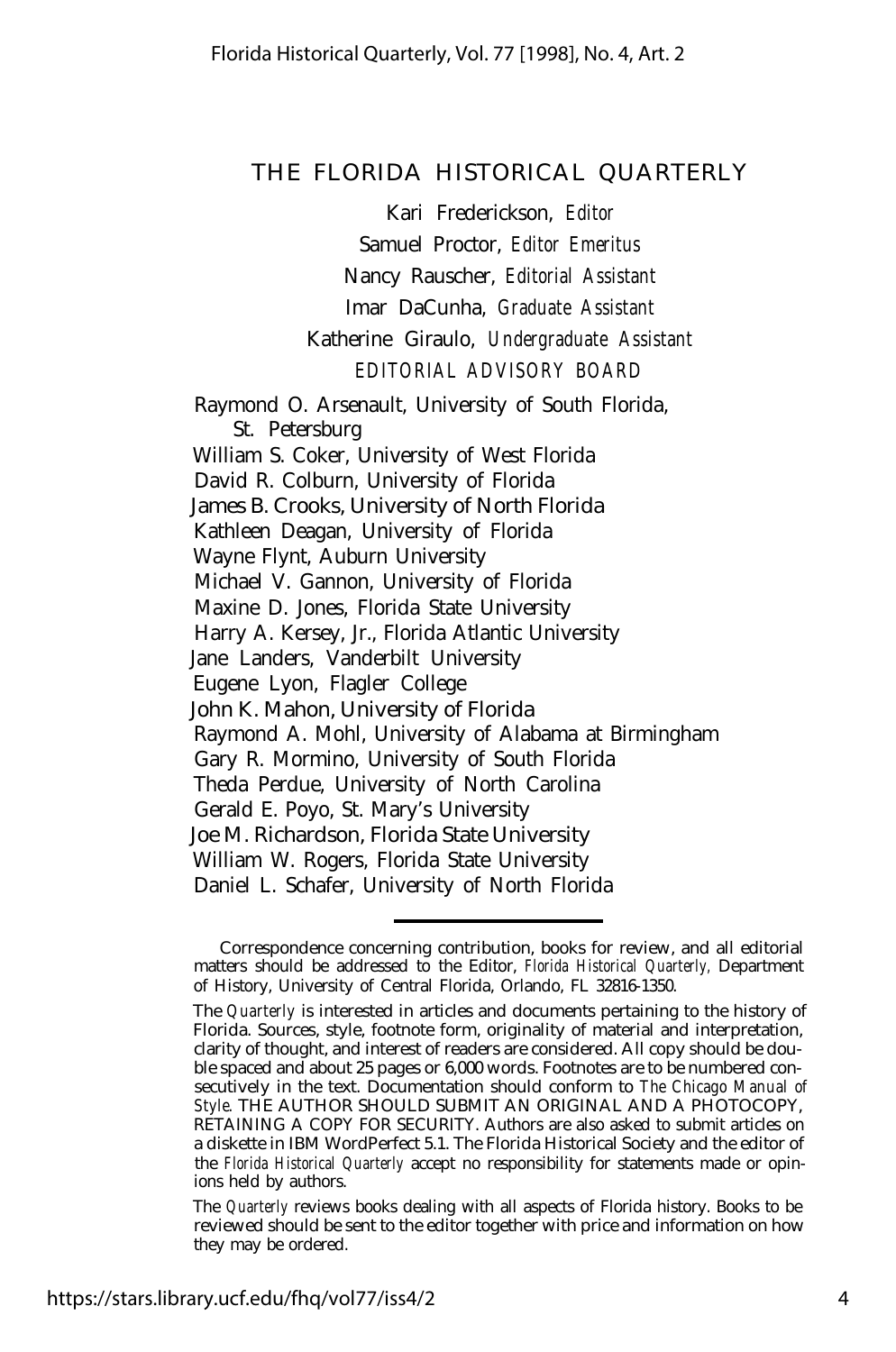Society: Title Page

## Special Issue Women's Activism in Twentieth-Century Florida Table Of Contents

REVIEW ESSAY

FROM THE MARGINS TO THE CENTER: SOUTHERN WOMEN'S ACTIVISM, 1820-1970

*Jean Gould Bryant* 405

### **ARTICLES**

| CLUBWOMEN AND CIVIC ACTIVISM: WILLIE LOWRY AND<br><b>TAMPA'S CLUB MOVEMENT</b>                                      |     |
|---------------------------------------------------------------------------------------------------------------------|-----|
| Patricia Dillon 429                                                                                                 |     |
| <b>RUTH BRYAN OWEN: FLORIDA'S FIRST CONGRESSWOMAN</b><br>AND LIFETIME ACTIVIST                                      |     |
| Sally Vickers 445                                                                                                   |     |
| "Without Compromise or Fear": Florida's African<br>AMERICAN FEMALE ACTIVISTS                                        |     |
| Maxine D. Jones 475                                                                                                 |     |
| "Is This What We Came To Florida For?": Florida<br>WOMEN AND THE FIGHT AGAINST AIR POLLUTION IN<br><b>THE 1960s</b> |     |
| Scott Hamilton Dewey                                                                                                | 503 |
|                                                                                                                     | 532 |
|                                                                                                                     | 568 |
|                                                                                                                     | 572 |
|                                                                                                                     | 575 |